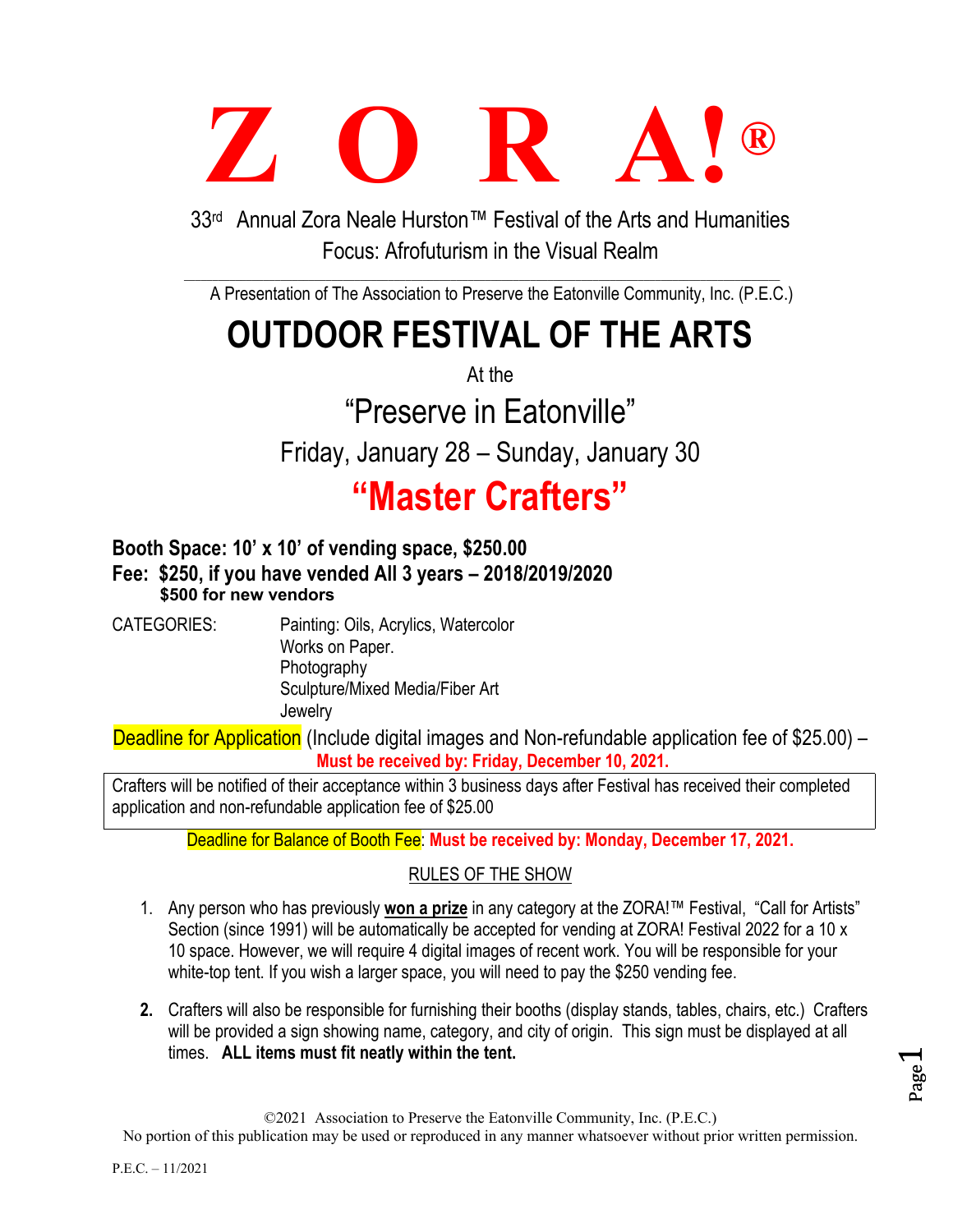- **3.** The Outdoor Festival of the Arts begins at 9 AM on Friday, January 28. All Crafters must be ready for the public by end-of-day, Thursday, January 27 and Crafters must vend all three days of the Festival.
- **4.** Crafters will be responsible for collecting Florida sales tax (6.5%) on all sales made during the Festival.

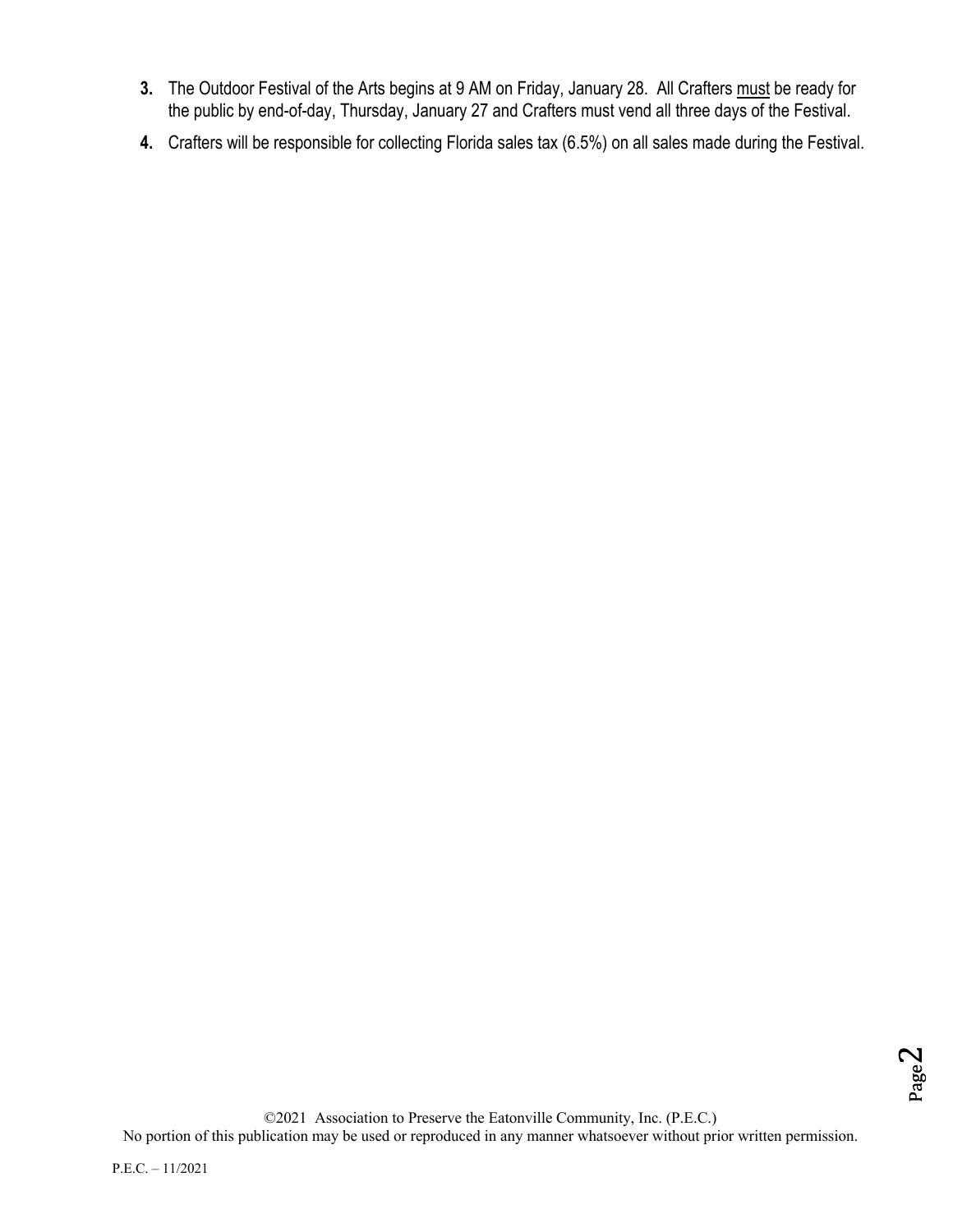- 5. Your Vendor space on the map (see attached) will be reserved **ONLY** when your fee is paid in full. **This will be done on a first-paid basis.** Therefore, if you want a particular space, you must pay your fee before anyone else who is requesting the same space. **Failure to pay your fee in full by December 20, 2021 means you will lose the space you have requested. If there is another space still available, you can only secure it with an additional payment of \$75.**
- **6.** Your set-up MUST fit into the 10 x 10ft. space. If you spill over from the 10 x 10 ft. space, you **MUST**  purchase an additional booth space.

## **Important Information:**

- I. Vending Guidelines:
	- A. Please do NOT share or sublet your booth space. You should expect to be escorted off the grounds if you do not follow this guideline.
	- B. Your set-up must fit within your allocated space. Please expect to pay for an additional booth space.
	- C. There will be no same-day vending.
- II. What Your Fees Cover:
	- Your vending space;
	- 1-Printed sign with your vendor's business sign; and
	- Eatonville Fire Inspection
- III. No Rain Date. No Refunds
- IV. ZORA!™ Festival respects trademark, copyright and intellectual property rights. No "bootleg" items will be permitted for vending. You agree to fully indemnify and defend P.E.C., its officers, directors and employees against any claims or actions relating to the presence of any such merchandise at your vending space. Sale or display of "bootleg" items will result in notification of law enforcement authorities. ZORA!™ Festival maintains the right to deny any application at its own discretions.

#### **Make Checks Payable To: Association to Preserve the Eatonville Community, Inc. (P.E.C.) 344 East Kennedy Boulevard ● Eatonville, Florida 32751**